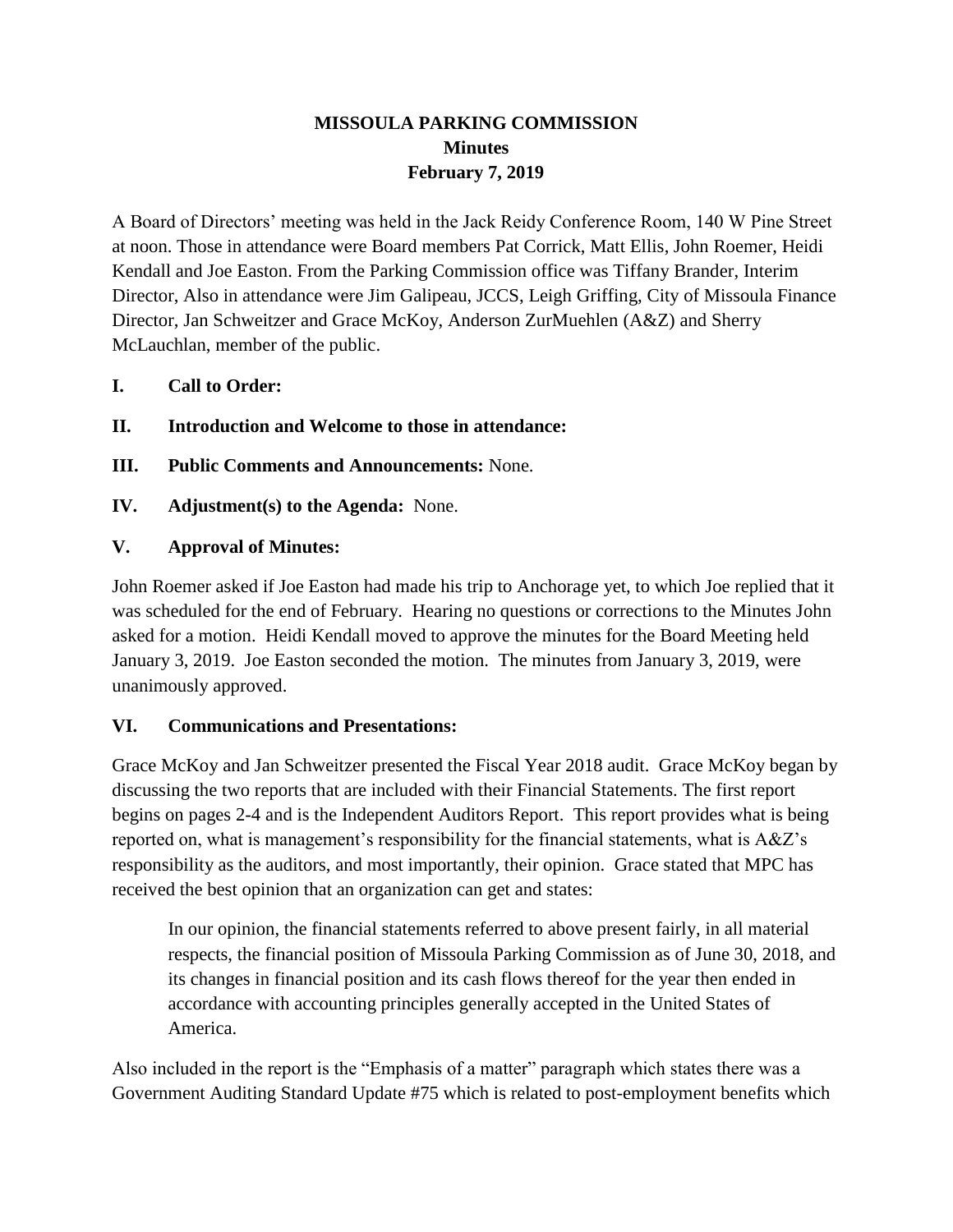requires A&Z to add additional disclosures which can be found in Note 11, starting on page 33 running through page 37.

Required Supplementary Information: starting pg. 5-8 is Management Discussion and Analysis (MD&A). This is a good summary of the year from management's perspective and also highlights what to expect in the future. One of the first things discussed in the MD&A is the process for the PARCS and LPR project, which was not fully completed by June 30, 2018. The loan had been taken out within FY18 so there is some additional cash as well as additional debt on the balance sheet. Lastly, Grace stated that they have included other information specifically related to the MPC Series 2014 bonds as required by those bonds.

The second report is the Independent Auditor's Report on internal control over financial reporting and on compliance and other matters based on an audit of financial statements performed in accordance with government auditing standards, starting on page 45. This is a required report which states that as part of their Audit, A&Z is looking at Internal Controls. The focus of the audit isn't to determine whether or not internal controls are functioning, but to gain an understanding of internal controls and present anything that comes to their attention while reviewing. This year as part of the audit, A&Z did find a material weakness. A material weakness is a deficiency, or a combination of deficiencies in this case, of internal control, such that there is a reasonable possibility that a material misstatement of the entity's financial statements will not be prevented, detected, or corrected on a timely basis. Grace stated that the details of that finding are on page 47 as Finding #2018-001. In summary, several adjustments were proposed as part of the audit procedures to adjust ending balances to underlying supporting documentation. Grace informed the Board through discussions with Leigh and Tiffany, a common understanding was found. There are a lot of different folks doing a lot of different things in MPC's accounting with different accounting uses. Grace stated that JCCS provides management reporting to monitor performance and the City helps MPC to stay in compliance with government auditing standards. Grace stated at the end of the year, MPC has two sets of books with two separate uses, and there was some miscommunication regarding who was responsible for ultimately wrapping the books and making sure they were fully reconciled to schedules and, ideally, that the two sets of books match.

Grace stated that the adjustments noted were to correct Capital Assets where some assets were not capitalized in the set of books they were auditing from the City, but were capitalized in the JCCS documents; prepaid expense, accounts receivable, and machinery and equipment expense. Tiffany Brander informed the Board that due to these findings, MPC will now have monthly meetings with City Finance as well as provide Finance with the monthly reports provided by JCCS for their review and reconciliation. Matt Ellis asked Tiffany who all participated in the meetings and she responded that Leigh Griffing, Jessie Hogg, and she attend. Leigh Griffing stated that the meetings have been helpful with the Finance Department having some employee turnover, to keep her up-to-date on projects in process. Leigh also stated that they have had no issues thus far with reconciliation of the JCCS reports to City reports; however, she would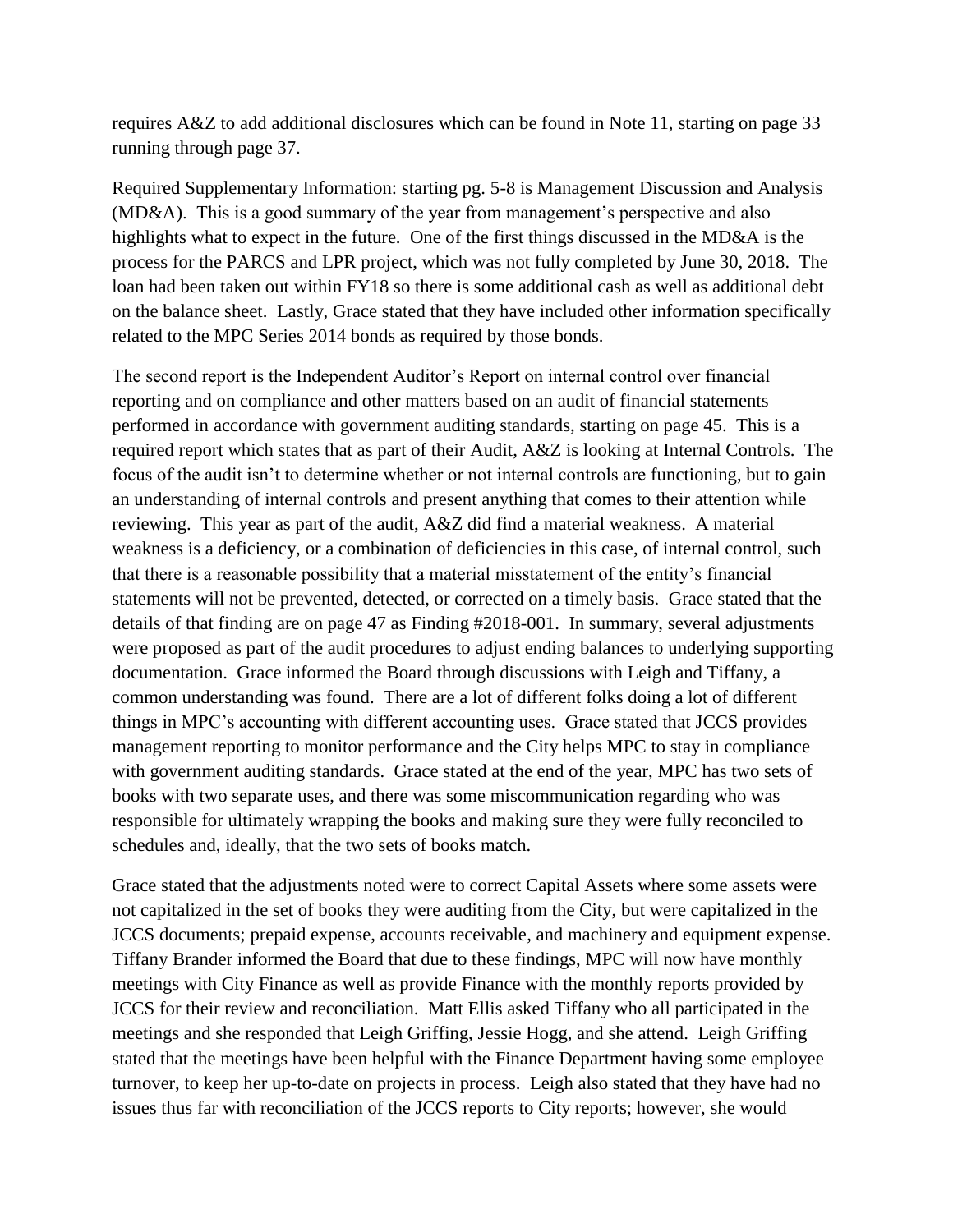anticipate that if anything pops up it would be handled in that monthly meeting. Joe Easton asked Grace if the full list was documented in the "Effect" paragraph to which she replied yes, and the detail would be covered by Jan in the Governance document. Grace stated that to her, the corrective action plan sounded wonderful, and MPC is in extremely good hands with both JCCS and City Finance. Joe Easton stated that from a public perspective the worst case scenario would be to have two different documents with the same date that present a different snapshot depending on which organization it came from. Jan indicated that having the monthly meetings in place will definitely help the channel of communication and if there is a disciplined approach the problem will essentially rectify itself. Heidi Kendall suggested that there be a section within the Director's Report in the future that provides the Board with a summary of the monthly meetings with City Finance to which Tiffany agreed..

Jim Galipeau asked for a moment to address the material weaknesses. He stated that the numbers are quite large and therefore look pretty bad but in looking at the June 30, 2018 Financial Statement provided by JCCS the difference is really only about \$6,000.00. Jim stated that JCCS does have a lot of contact with City Finance throughout the year but the City's accounting software just makes things a little different. Jim stated that he didn't believe there was a monthly financial that comes from the City so he isn't too worried about two different sets of Financials going out. Leigh Griffing stated that the General Expenditure and Revenue Reports go out every month, and are about 1,000 pages long, but it is specifically noted that they are in progress reports that will be adjusted at the time of the audit. Leigh stated that the reports are not formatted like the JCCS management reports or like the audit reports so that sort of comparison would be particularly challenging. Jim stated that he just wanted to comment that he thinks JCCS and the City do work very well together and go back and forth throughout the year.

Jan Schweitzer walked through the Communications with Governance document that is required communications by auditing standards. In the document, A&Z describes any changes to accounting standards and they noted that there were no transactions that weren't supported by underlying guidance. Jan stated that the Financial Statement Disclosures were neutral, consistent, clear, and in accordance with standards; there were no difficulties encountered in performing the audit; and the detail of the correcting entries are listed within the document. Jan informed the Board that there was no disagreement with management and a management letter and representation was obtained on time.

Joe Easton asked Jan what MPC uses a miscellaneous account for. Grace McKoy indicated that the miscellaneous account was specifically related to the Accounts Receivable Schedules. A&Z was unable to get schedules that could tie to the general ledger at year-end due to the City having an old A/R schedule based in the old system and T2 not having a schedule pulled in time. As auditors, if they have no supporting documentation to tie to an asset, they have to adjust that balance and it went into Miscellaneous. Grace stated that she believes there is now a strong understanding of what that balance should be and how to pull the report. Leigh stated further that this was a revenue account so it was miscellaneous revenue but without the supporting detail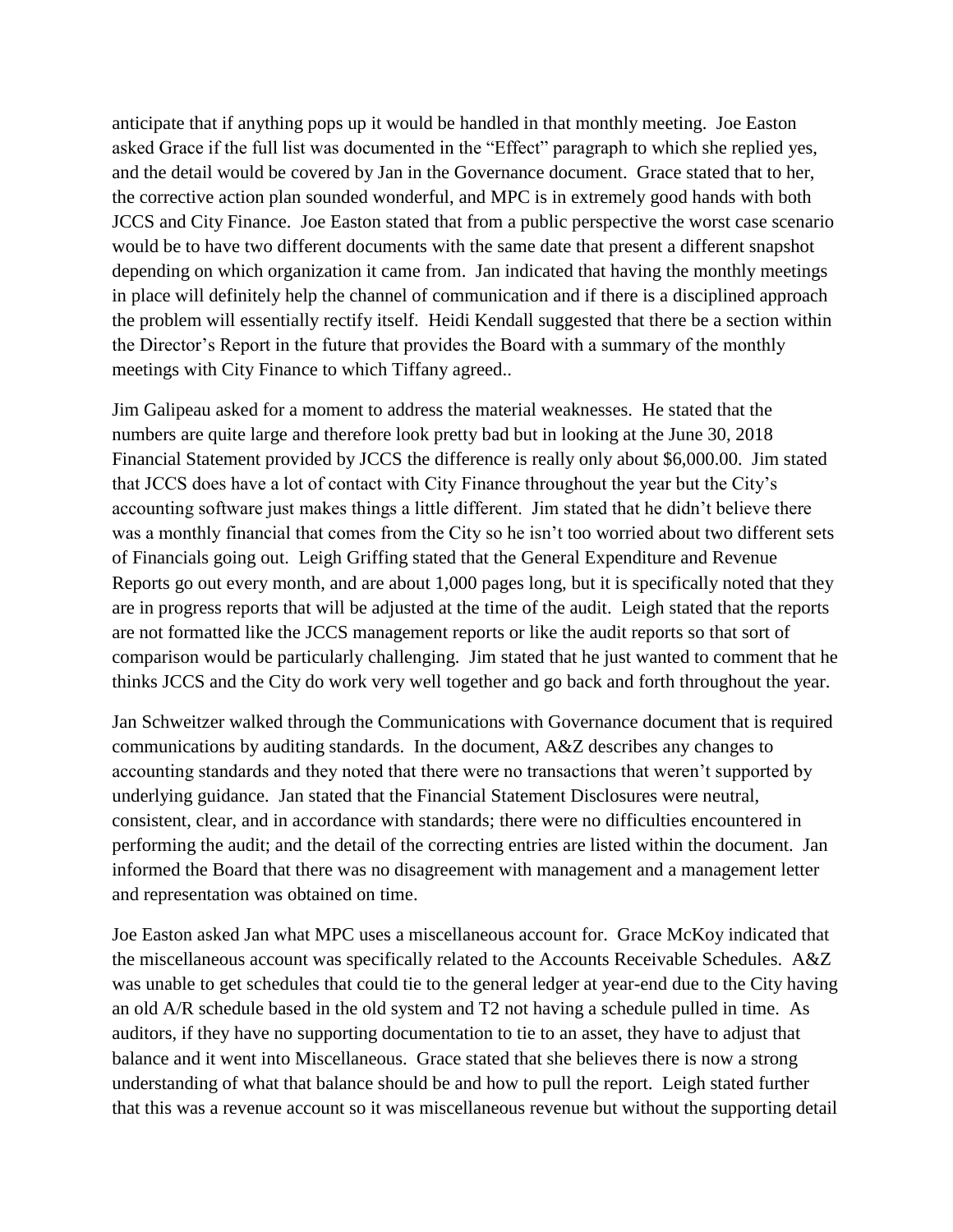to classify it further. Leigh stated that this was a result of the project still being in process but T2 has been great to work with and the report has been completed. Joe Easton asked if Jan or Grace had an opinion on the Response from Management section of the Finding and if they thought it would be enough? Grace responded by stating that she felt it would be appropriate if it happens. Grace stated that this was brought up three years ago and her concern is to make sure that management follows through with the monthly meetings and to year end. If that happens, she does not have concerns. Grace stated that the skills of those involved in MPC Finances are some of the best in the City and as long as hairs aren't crossed as far as who is doing what or what numbers are being used, then she has no concerns.

Joe stated that he looks to the JCCS reports to provide a financial snap shot on a monthly basis as it is nearly impossible to find out the financial status from the City's 1,000 page monthly document. Leigh commented that from the City side, they have an old Enterprise Resource Platform (ERP) which was implemented in 2003 and is no longer meeting all of the needs of the City. City Finance has looked at replacing it; however, ERP's are generally in the millions of dollars for replacement. Leigh stated that because of this, they know find themselves using supplementary platforms that integrate with their existing platform to meet all of the needs of the Finance Department. The City now has implemented a report writing software which they are using to take the existing 1,000 page document and turn it into something much more consumable for the average citizen. Leigh is hopeful that this software will also positively support the financials that JCCS provides.

## **VII. Interim Director's Report:**

Heidi Kendall asked Tiffany if she could touch on the Legislative session and what bills she is looking at. Tiffany stated there is one bill currently introduced, SB173, which has to do with enforcement of electric vehicle charging stations. Tiffany stated that this bill is of interest as we have two electric vehicle charging stations in our Park Place Garage with the hope of adding more electric vehicle charging stations to our inventory in the future. Tiffany informed the bill that SB173 would assess a \$50.00 fine and the violation is currently classified as a misdemeanor instead of a traffic offense. As currently written, the Parking Commission wouldn't be able to enforce the violations, Tiffany indicated that she has communicated her concerns regarding the misdemeanor classification to the Mayor's Office.

Tiffany informed the Board that she was also watching two bills, LC2879 and LC1790, regarding disability parking that had not yet been introduced. Tiffany indicated that LC1790 had been on hold for quite a while and didn't feel it would continue. LC2879 came to her attention by way of Travis Hoffman with Summit Independent Living. LC2879 would substitute disability parking permit for special parking permit and accessible parking space for special parking space; update minimum numbers of accessible spaces; make changes to accessible space and access aisle minimum widths; increase fines for accessible space violations; designate specific allocation of fine revenue; and provide for a governing body of a city, town, county, or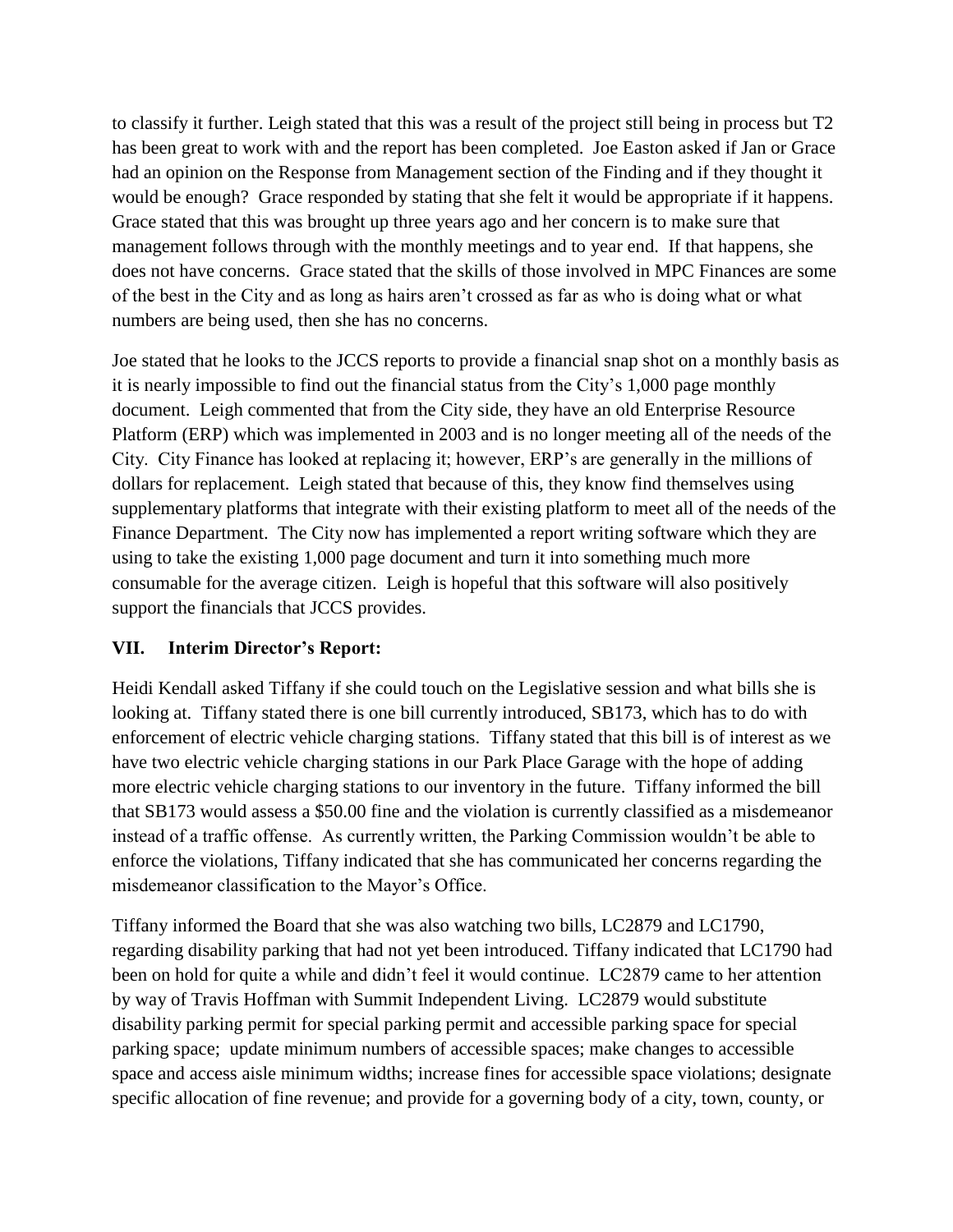appropriate state agency to establish a volunteer parking enforcement specialist program for parking for persons with physical disabilities. Tiffany stated that she will keep tracking the bill as it moves forward and will update the Board.

Lastly, Tiffany informed the Board that she would be out of the office from February  $21<sup>st</sup>$ returning to the office on March  $4<sup>th</sup>$ .

## **VIII. Financial Statement:**

Jim Galipeau provided the Board with a review of the December Financials. In December the bottom line looks really good but it's important to note semi-annual, quarterly, and annual lease payments are included. For December, both meter revenue and ticket revenue were up but meter bag permits were down. Tiffany stated that it's important to point out that the meter bag permits are a little difficult to budget for as the amount varies based on the amount to construction occurring during the month and how many contractors need to get a code. Total parking revenue is up approximately \$42,000 and general expenses were up by \$26,000 with an income from operations being up by about \$16,000 compared to last year. Overall bottom line is within about \$4,000 from last year.

## **IX. Action Items: N/A**

### **X. Non-Action Items:**

- A. New Business: N/A
- B. Old Business:

#### Downtown Master Plan Update:

Matt informed the Board that all of the documents from Dover Kohl, and Partner's (DK&P) visit have now been updated to the Downtown Master Plan Website (Missoulasdowntownmasterplan.com) and encouraged the Board to look at that site as well as participate using the Mindmixer program, which allows you to drop pins specifically in the areas you are interested in. Matt stated that Spider with Six Pony Hitch has done a great job of creating involvement and public participation has been wonderful. Matt stated that DK&P will return to Missoula in May, but a date has not been set yet. They will be here for three days and will present the rough draft at that time. Matt indicated that he is excited about the plan and the conversations regarding parking on the hip strip; new garages; and Front/Main conversions. He feels that DK&P understands the importance of financing these projects and he believes they are looking at creative solutions to include public/private partnerships.

John Roemer asked if anyone had brought up the parking lot that is just south of the St. Paul Lutheran Church. It has a huge footprint behind Rockin Rudy's and is the largest bare lot within a five block radius. Matt indicated that he didn't believe it had been looked at yet.